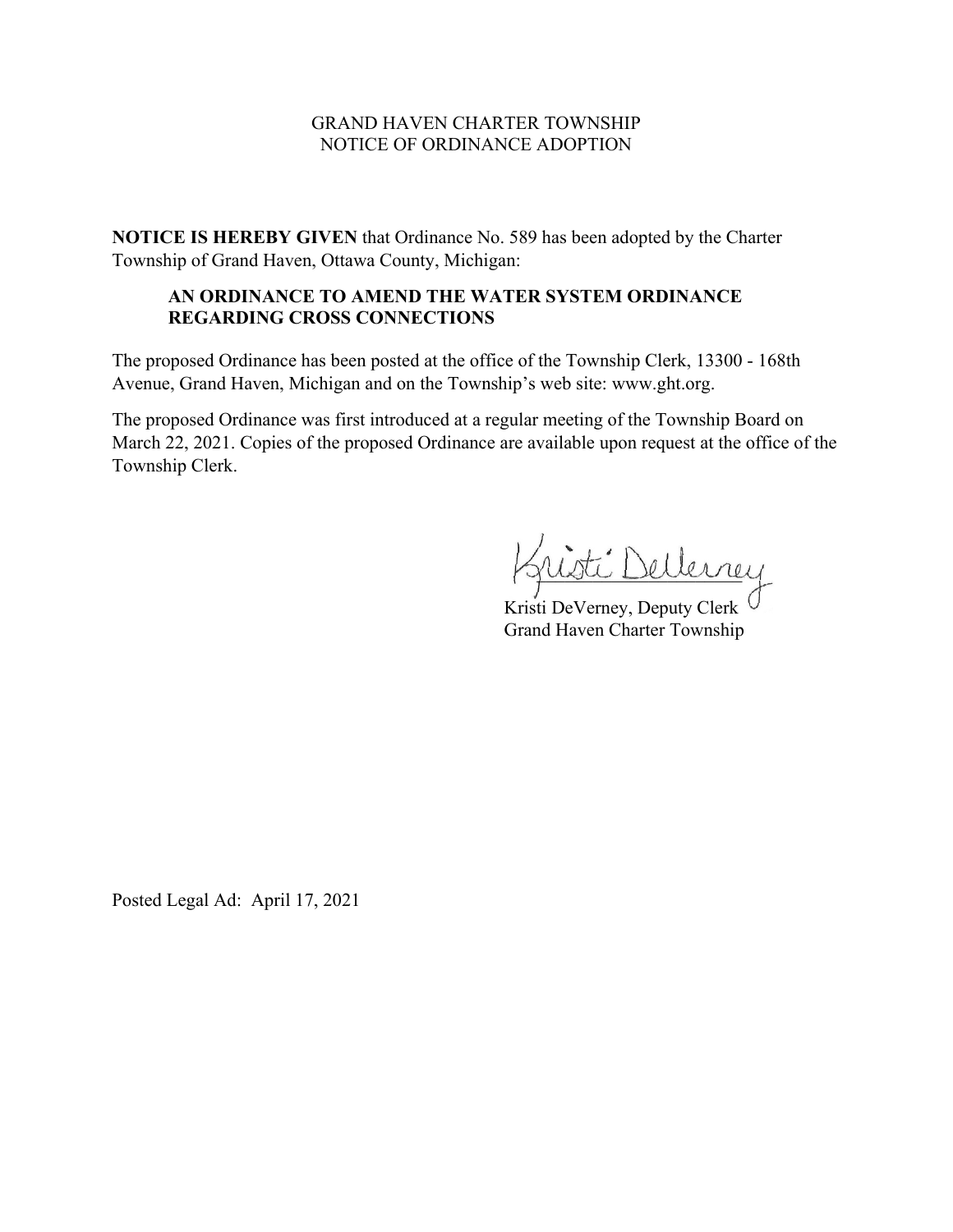#### **ORDINANCE NO. 589**

### **WATER SYSTEM AMENDMENT ORDINANCE CHARTER TOWNSHIP OF GRAND HAVEN, MICHIGAN** ord. no. 589 eff. March 17, 2021

## AN ORDINANCE TO AMEND THE WATER SYSTEM ORDINANCE REGARDING CROSS CONNECTIONS.

## GRAND HAVEN CHARTER TOWNSHIP, COUNTY OF OTTAWA, AND STATE OF MICHIGAN, ORDAINS:

Amendment. Section 12 of the Water System Ordinance, Prohibition of Cross Connections, is restated in its entirety as follows.

### **Sec. 12 PROHIBITION OF CROSS CONNECTIONS**

#### **Purpose of section.**

The purpose of this section is to protect the public health, safety, and welfare by reducing the risk of cross connection contamination of the System. This section shall control all matters concerning the inspection, detection, prevention, and elimination of cross connections in new and existing industrial, commercial, and residential facilities.

#### **Definitions.**

The following words, terms, and phrases, when used in this section, shall have the following meanings ascribed to them, except where the context clearly indicates a different meaning.

"*Backflow*" means water of questionable quality, wastes, or other contaminants entering a public water supply system due to a reversal of flow.

"*Cross connection*" means a connection or arrangement of piping or appurtenances through which a backflow could occur.

"*Safe air gap*" means the minimum distance of a water inlet or opening above the maximum high water level or overflow rim in a fixture, device, or container to which public water is furnished which shall be at least two (2) times the inside diameter of the water inlet pipe, but shall not be less than one (1) inch and need not be more than twelve (12) inches.

"*Secondary water supply*" means a water supply system maintained in addition to a public water supply including, but not limited to, water systems from ground or surface sources not meeting the requirements of Act No. 399 of the Public Acts of Michigan of 1976 (MCL 325.1001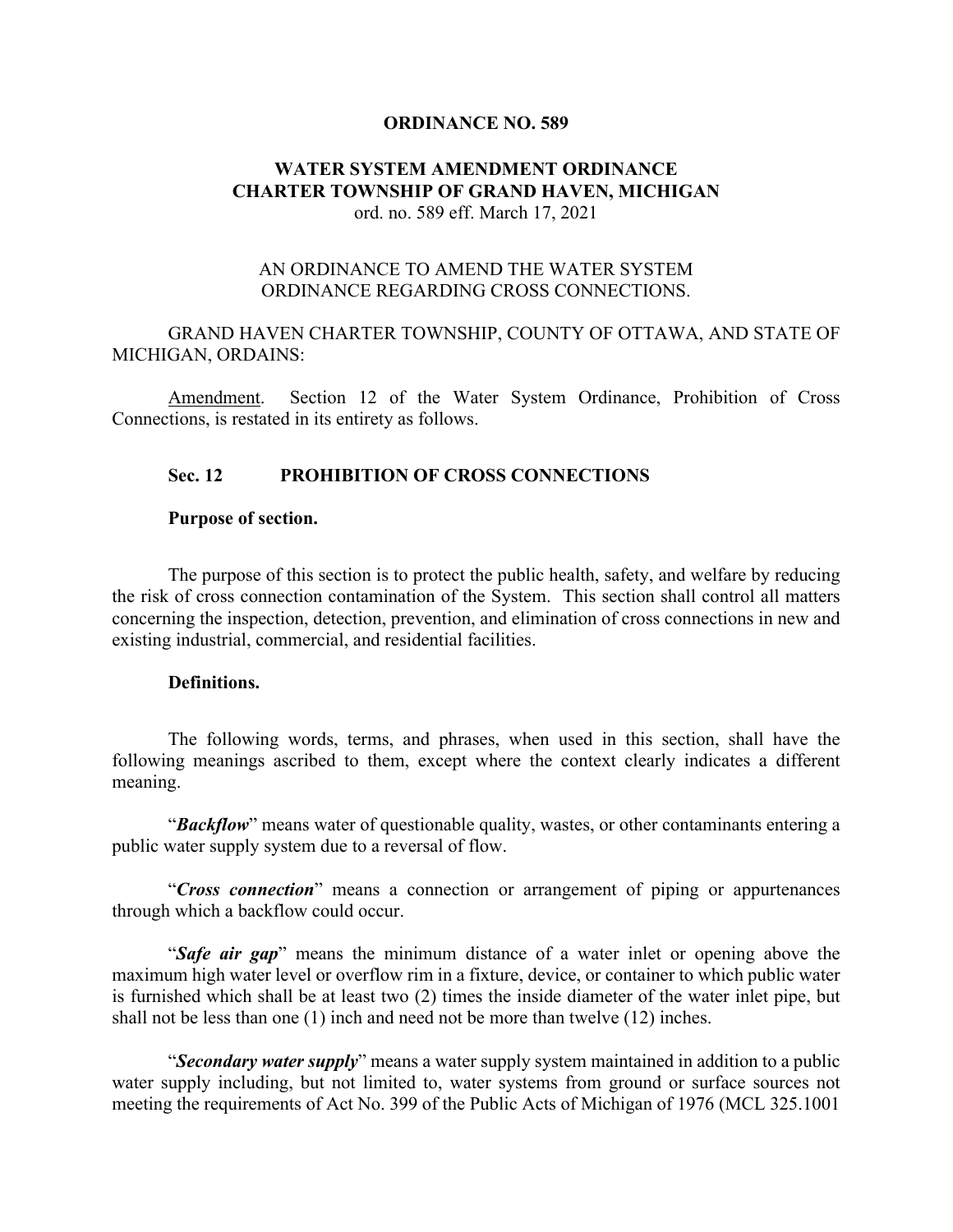et seq.) and by sections 3, 6, and 10 of Act No. 98 of the Public Acts of Michigan of 1913 (MCL 325.201 et seq.) as amended, and sections 9 and 427 of Act No. 380 of the Public Acts of Michigan of 1965 (MCL 16.101 et seq.) as amended, or water from a public water supply which in any way has been treated, processed, or exposed to any possible contaminant or stored in other than an approved storage facility.

"*Submerged inlet*" means a water pipe or extension thereto from a public water supply terminating in a tank, vessel, fixture, or appliance which may contain water of questionable quality, waste or other contaminant and which is unprotected against backflow.

## **Compliance with existing laws.**

A connection with a public water supply system shall comply with Act No. 399 of the Public Acts of Michigan of 1976 (MCL 325.1001 et seq.) as amended, Act No. 266 of the Public Acts of Michigan of 1929 (MCL 338.901 et seq.) as amended, and the provisions of this Ordinance.

# **Prohibited connections.**

Cross connection of the System and any other water supply system or source including, but not limited to, the following are prohibited:

Between the System and a secondary water supply, either direct or by submerged inlet;

Between a lawn sprinkler system and the System;

Between the System and piping which may contain sanitary waste or a chemical contaminant, including self-contained hydronic boiler systems;

Between the System and piping immersed in a tank or vessel which may contain a contaminant; and

Between the System and fire suppression systems.

# **Private water storage tanks deemed secondary water supply.**

A private water storage tank supplied from the System shall be deemed a secondary water supply unless it is designed and approved for potable water usage.

# **Local control program.**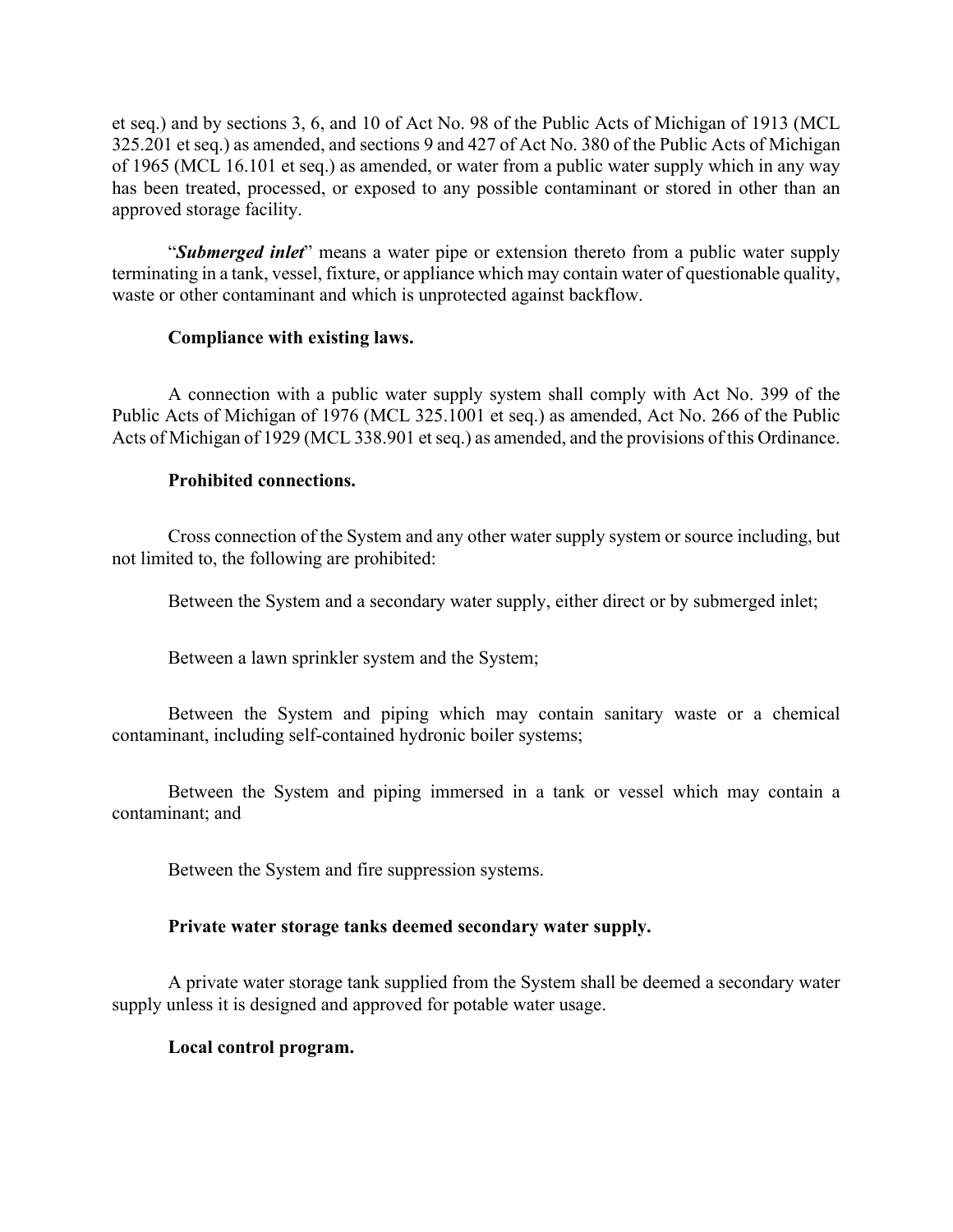The Township shall maintain a comprehensive control program for elimination and prevention of all cross connections. The program shall meet the approval of the Michigan Department of Environment, Great Lakes, and Energy, Division of Community Water Supply, or any successor agency.

### **Responsibility for expense of elimination of existing cross connections.**

The expense of eliminating cross connections shall be that of the owner of the property on which the cross connection exists.

#### **Inspection and backflow device testing.**

The Township shall have the authority to inspect any premises to determine the presence of an existing cross connection and to order the immediate elimination of the cross connection. All backflow devices, shall be tested according to the requirements of Act No. 399 of the Public Acts of Michigan of 1976 (MCL 325.100l et seq.) as amended. All new devices shall be tested upon installation prior to being placed in service. Testing shall be performed by an individual meeting the requirements of Act No. 399 of the Public Acts of Michigan of 1976 (MCL 325.1001 et seq.) as amended.

### **Identification for exposed System piping and secondary water supply piping.**

When a secondary water supply is used in addition to the System, exposed System piping and exposed secondary water supply piping shall be identified by distinguished colors or tags, and maintained so that each pipe may be readily traced in its entirety. If piping is installed that is impossible to trace in its entirety, it will be necessary to protect the System water supply at the service connection in a manner acceptable to the Township.

### **Correction of violations; installation or use of protective devices.**

Upon notification of a violation of this section, the owner of the property in question shall promptly correct such violations. The total time allowed for completion of the necessary corrections shall be contingent upon the degree of hazard involved and include the time required to obtain and install equipment. If the cross connection has not been removed within the time specified by the Township, the Township shall discontinue water service as provided in subsection 12 below.

#### **Facility Fire Protection System Upgrade Requirement.**

If any person, firm, or corporation extends an existing fire protection system, or makes other significant changes to existing fire protection system piping, the Township may require the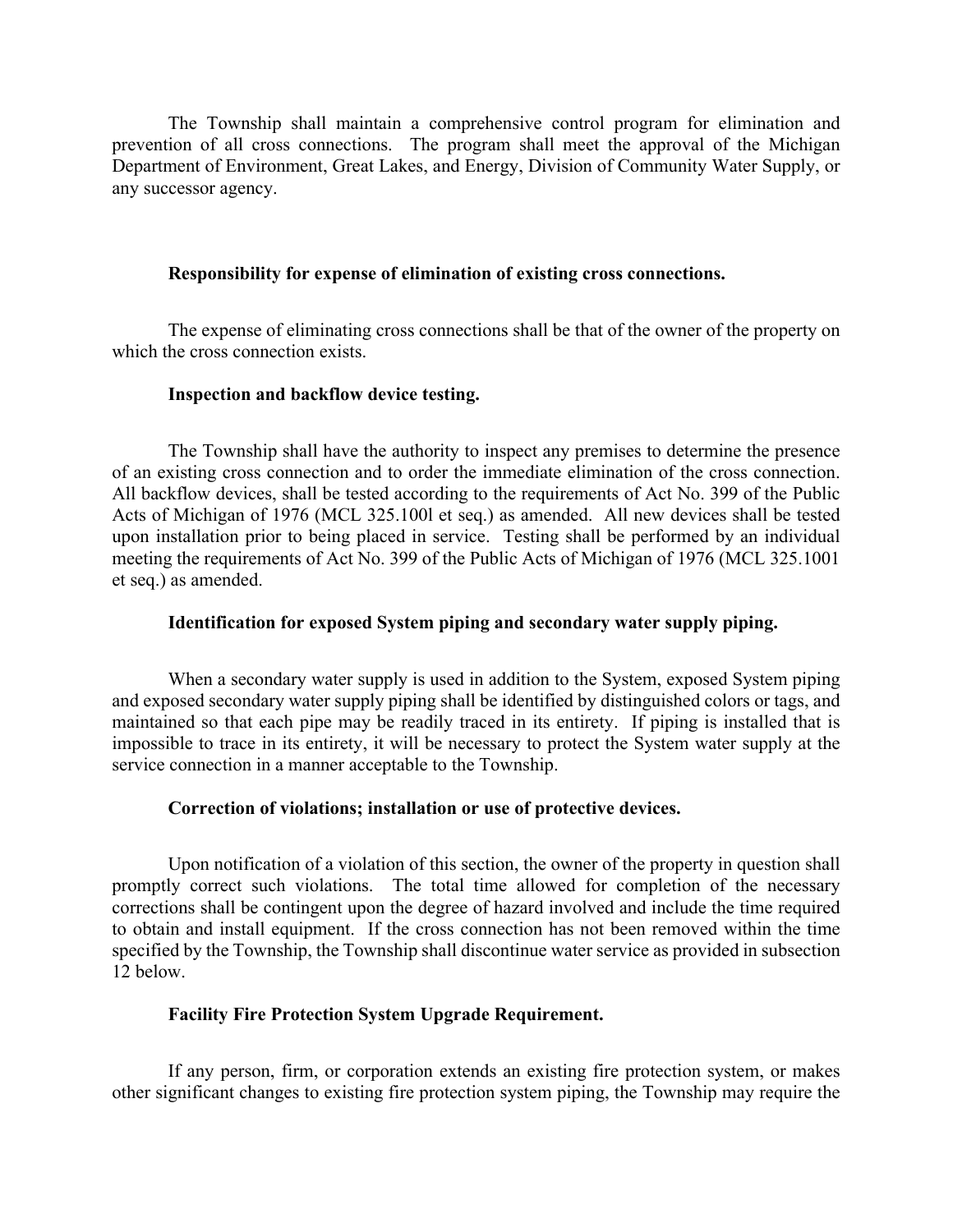fire protection system to be upgraded up to the latest backflow protection standards established by the Michigan Plumbing Code. Any fire protection system which contains any additives will be required to be protected by a reduced pressure zone device.

### **Discontinuance of water service upon delinquent device testing or when cross connection violates this section; elimination of danger of contamination.**

The Township is authorized to discontinue water service after reasonable notice to any person, firm, or corporation owning any property where a cross connection in violation of this section exists or for delinquent testing of a backflow device. The Township may take such other precautionary measures as necessary to eliminate any danger of the contamination of the System water supply, including physical separation of the System. Water service to such property shall not be restored until the cross connection has been eliminated or delinquent testing has been completed, and until all fees for restoration of service have been paid.

Effective Date. This Ordinance was approved and adopted by the Township Board on April 12, 2021, after introduction and a first reading on March 22, 2021, and publication after first reading as required by Michigan law. This Ordinance shall be effective on the date of its publication after adoption.

 $\frac{1}{\sqrt{1-\frac{1}{\sqrt{1-\frac{1}{\sqrt{1-\frac{1}{\sqrt{1-\frac{1}{\sqrt{1-\frac{1}{\sqrt{1-\frac{1}{\sqrt{1-\frac{1}{\sqrt{1-\frac{1}{\sqrt{1-\frac{1}{\sqrt{1-\frac{1}{\sqrt{1-\frac{1}{\sqrt{1-\frac{1}{\sqrt{1-\frac{1}{\sqrt{1-\frac{1}{\sqrt{1-\frac{1}{\sqrt{1-\frac{1}{\sqrt{1-\frac{1}{\sqrt{1-\frac{1}{\sqrt{1-\frac{1}{\sqrt{1-\frac{1}{\sqrt{1-\frac{1}{\sqrt{1-\frac{1}{\sqrt{1-\frac{1}{\sqrt{1-\frac{1$ 

Laurie Larse

Laurie Larsen, Township Clerk